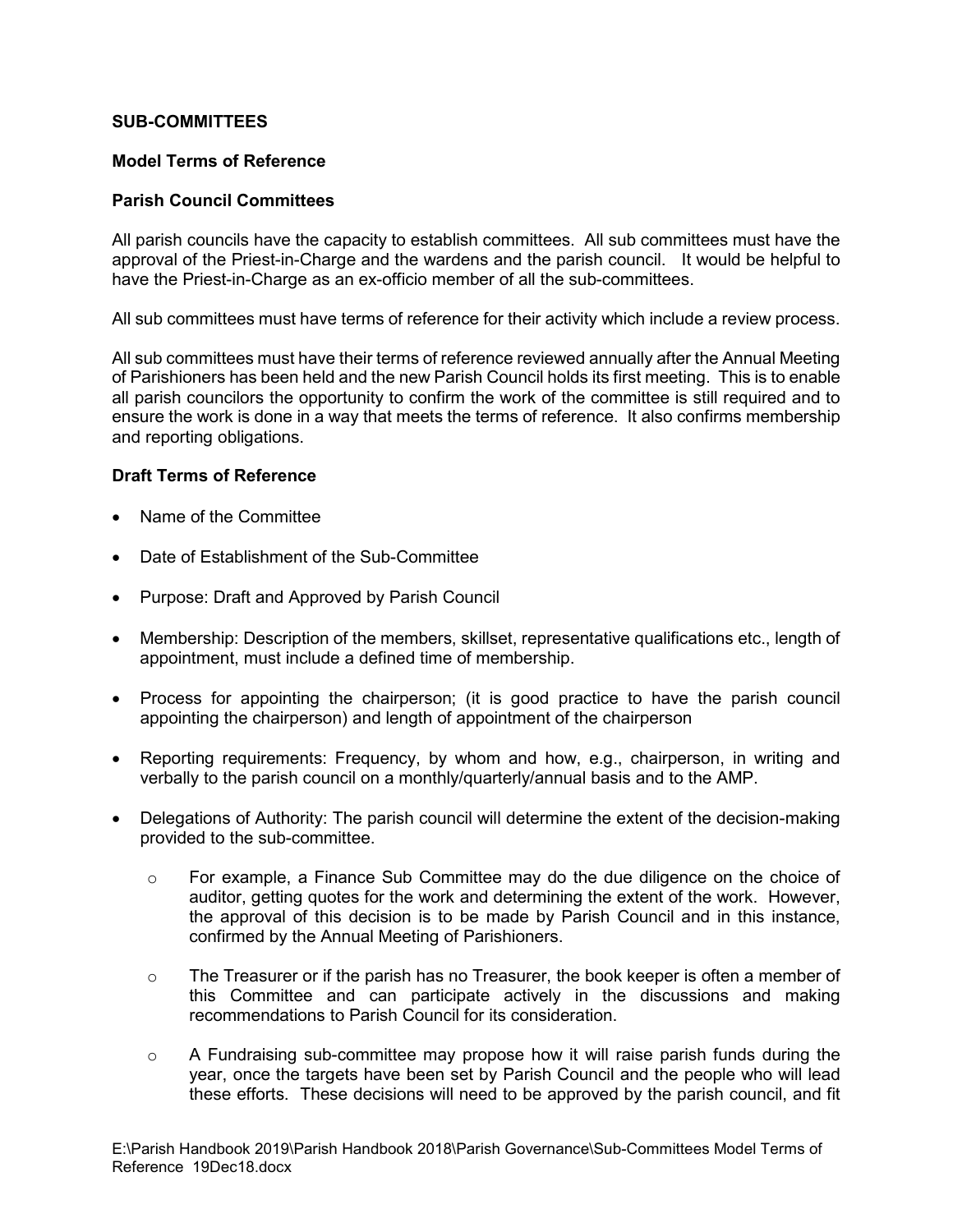within the overall budget, vision and plans set by parish council. They will also need to follow the financial management controls put in place by parish council and the wardens.

- Review: Each sub-committee is to be reviewed annually after each Annual Meeting of Parishioners by the new Parish Council who will review the Terms of Reference, if appropriate, appoint the chairperson, the membership and renew or update the delegated authorities for the ensuing year.
- Conflict Resolution processes should be outlined in the Terms of Reference
- Closure: Outlining how the sub-committee will be closed and when or on what conditions

# **1. Delegations from Parish Council**

- No sub-committee can make decisions independently of the parish council, it can only make recommendations to be approved, or not, by the Parish Council. It will 'do' the work and provide the information and make the recommendations to the Parish Council for the council to make the decision.
- No sub-committee can open a bank account.
- No sub-committee can retain money or spend money without the appropriate delegations and approvals.
- It cannot hire or fire people.
- It cannot establish a team without approval from the Parish Council and the Oversight Committee.
- It cannot create its own brand and set itself up separately from the parish and the Anglican Church.

## **2. Reporting Requirements**

All sub-committees must include within their Terms of Reference the direction on how to report back to the Parish Council and at the AMP, to the parishioners annually or more frequently as requested. The Terms of Reference will include details of how to report in writing and verbally; who will do the reporting and the range of communications that will be expected, through the pew sheet, to Parish Council, to the AMP, on the parish website etc. All these need to be approved by the Parish Council.

## **3. Closing a Committee**

The Parish Council has the right to close a sub-committee when it determines. This can be preempted by including such details in the Terms of Reference, where a committee has a single objective that may be time limited such as a building committee or a fete committee etc.

The Council may close a sub-committee for a range of reasons including if its purpose is ended; if the membership is unachievable; if the performance is not appropriate; or if it is not accountable.